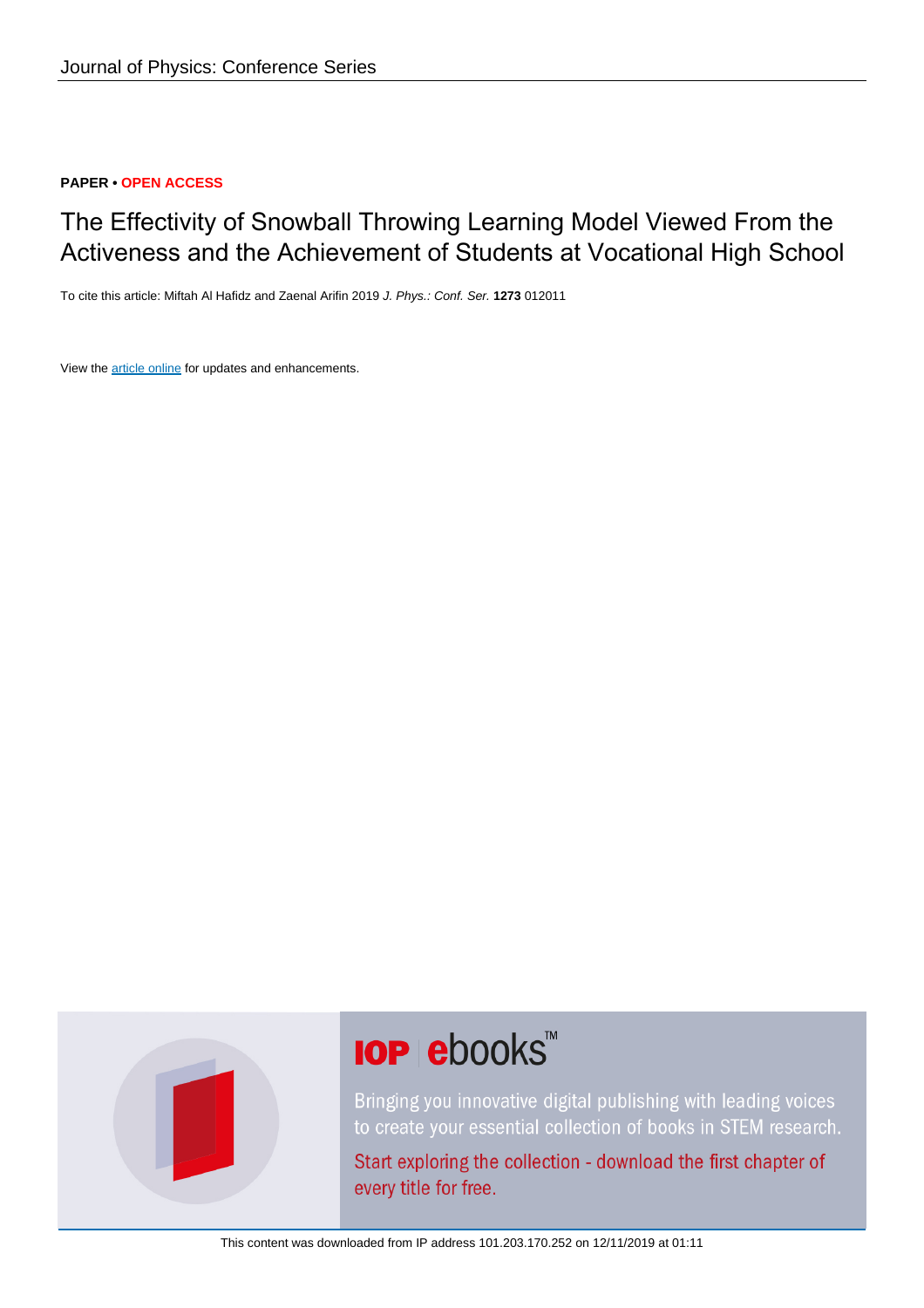# **The Effectivity of Snowball Throwing Learning Model Viewed From the Activeness and the Achievement of Students at Vocational High School**

#### **Miftah Al Hafidz\* andZaenalArifin**

Yogyakarta State University, Indonesia \*Email: miftahalhafidz.2017@student.uny.ac.id; zainal\_arifin@uny.ac.id

**Abstract.** [The purpose of this research is to know the](mailto:miftahalhafidz.2017@student.uny.ac.id) [effectivity of snowball thro](mailto:zainal_arifin@uny.ac.id)wing learning model at Maintenance of Light Vehicle Engines Subject viewed from the activeness and the achievement of Students at Vacational High School. This research is a Classroom Action Research (CAR) and conducted in 3 cycles consisted of 4 stages; they are planning, action implementation, observation, and reflection. The subjects of this research were 30 students grade XI TKR A Vacational High School Pembaharuan Purworejo. The results of the research showed that: (1) Snowball throwing learning model is proven able to improve students' activeness. That can be seen from the improvement in every cycle; cycle I is 53,3%, cycle II 58%, and cycle III 68,8%. (2) The learning implementation by using snowball throwing learning model can improve the achievement of Grade XI TKR A students at Maintenance of Light Vehicle Engines Subject. It can be seen from cycle I, the number of students whose learning is complete 33,3%, while at cycle II is 62,5%, and at cycle III is 83,3%.

**Keywords:** Snowball; Activeness; Achievement; Student, Vocational high school.

#### **1. Introduction**

The law number 20 in 2003 states that education is a conscious effort and planned to create the learning that propel the students to be active in developing their own potency. Education aims to create the next generation with good quality in knowledge, behavior, skill, and have honor attitude and responsible in the effort of achieving prosperity which impacts on the prosperity of the family, society, even the country [1]. Therefore, education is very important in order to help in continuing a better life.

Indonesia places vocational education as part of National Educational System to prepare a high quality graduates. The graduates later can work at a company or work independently by becoming an entrepreneurs. Vacational education held in formal field and at high school level is Vacational High School (SMK). In order to support the development of Human Resources, the central government and regional government had done the efforts in enhancing the quality of education at Vacational High School. One of the problems faced in Indonesia education is the low quality of education in Indonesia.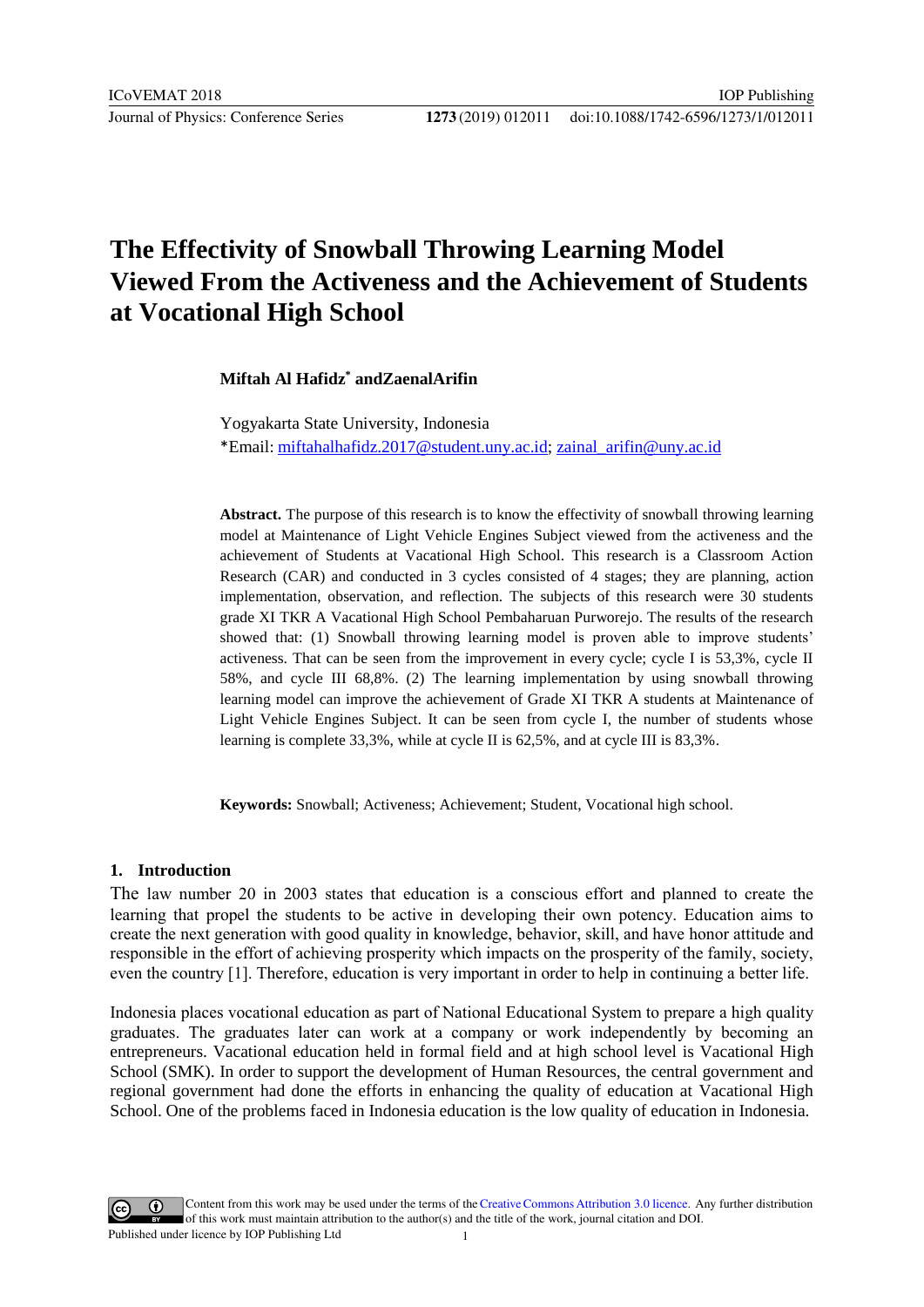The factors that cause the low quality of Indonesian education, one of them is because of the learning process at Vacational High School is not effective and not efficient. In Indonesia, its learning model is still dominated by verbal learning model (lecturing) and the learning process is still centered on the teacher or more popular known as teacher centered [2]. Causing, the students are less propelled to develop the thinking skill. The learning process in the class is just directed to students skill to memorize the information and they are not demanded to understand the information with its relation to the daily activities. Learning, in fact, is an interaction process towards all situation existed around an individual.

Based on the result of observation at one of Vacational High Schools in Purworejo, still there were teachers used lecturing model with only whiteboard as the learning media in explaining the lesson to the students. One of factors the teacher still uses this lecturing model is because they are lack of facilities in the class such as LCD, projector, or 3 dimension learning model. The usage of this conventional learning model causes the students less enthusiastic towards the learning until the students feel bored. Beside that, the learning model like this causes the teachers difficult to know whether all students already understand or not. It was proven, out of 30 students, less than 10 students were actively asking and answering the questions from the teachers in learning activities. The students chose to keep silent when given chance to ask or answer questions. Beside that, the results of their exam were still classified into low category. There were only 6 students could achieve the minimum passing grade (KKM) 75.00.

One of the efforts that can be done is by choosing the right learning model until the learning process in the classroom becomes pleasant. In a teaching learning process, two important components are teaching method and learning media. The selection of certain teaching model will affect the suitable type of learning media, even though there are still other aspects that must be considered in choosing the media, such as the learning purposes, environment, supporting facility, expected responses to mastered by the students after the teaching learning process, and students' characteristics [3]. Therefore, in determining a model, it must be matched with the condition.

Snowball throwing is one type of cooperative learning model. The selection of snowball throwing learning model is considered right, because this learnin model can involve students' activeness through rolling game and then throw "the snow ball" or the paper. Beside that, this learning model will also dig students' creativity to write the questions and answers at once. In the meaning of this snowball throwing learning model propels the students to think and move actively during the learning process.

Based on the problem above, then Snowball Throwing Learning Model is necessary to Improve Students' Activeness and Achievement at Maintenance of Light Vehicle Engines Subject Grade XI TKR A at Vacational High School Pembaharuan Purworejo.

# **2. Research Method**

This research was a Classroom Action Research. The research subjects were the students at grade XI Light Vehicle Engineering A Vacational High School Pembaharuan Purworejo. In this research, the observed variables were learning implementation with Snowball Throwing Method, students' activity during the teaching learning process, and students' achievement. The data collection method was by conducting test and observation. This was used to know which refers to cognitive field. During the learning activity, observation on students' activity was conducted by the observer, then there will be test after doing the teaching and learning process by using Snowball Throwing Method in order to know how far this method succeed. This research used achievement test instrument and activity observation sheet about the students' learning.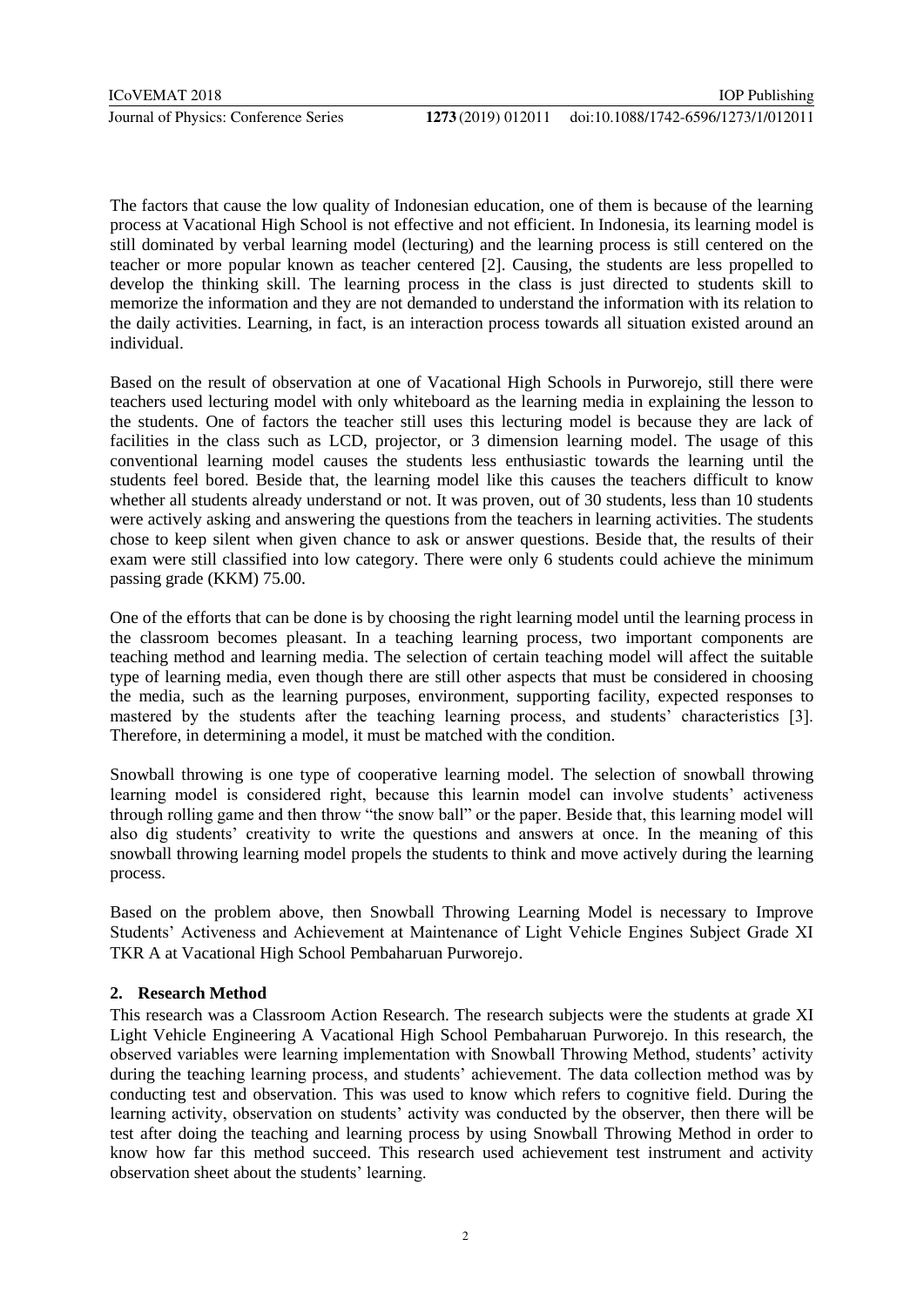The achievement test instrument in the form of objective test with questions referred to the learning indicators. The achievement test aimed to see the students' achievement development. The test was conducted once in every cycle, which was after the action. The instrument students' learning activity observation sheet was used as the guidance in observing the implementation of learning process by the teachers, and students' behavior. Learning activity observation sheet contained positive and negative activity done by students in the class. At the indicator of observation sheet, the students' activities measured were about students' bravery in asking the question, answering the question/expressing their opinion, the interaction among the teacher and the students, students' interaction in group and students' attention during the learning process.

The technique used in analyzing students' learning activity was done by counting the number of students who asked and asnwered questions during the teaching learning process at cyle I, II, and III and them compared them. Towards the test data of students' achievement, an analysis was done by determining the average scores from the test, the progress from the test before the action and learning achievement test after the action at cycle I, II, and III, and also the number of students who completed the learning at cycle I, II, and III then compared them.

# **3. Results and Discussion**

# *3.1.Results*

*3.1.1. Students' Activenes*. The achievement criteria for students' learning activities is 65%. Snowball throwing learning model can increase students' learning activities if the percentage of students' activeness in the classroom in the amount of 65%. The result of students' activeness can be seen at Figure 1.



**Figure 1.** Students' Activeness in Snowball Throwing Learning

Based on the percentage above, it can be concluded that improvement on the activity is needed to be done at cycle 2 and then. At cycle I, students' activeness level still did not fulfill the stated criteria. After conducting the treatment towards the students, the score of students' activeness at cycle 2 was also still did not fulfill the stated criteria. Therefore, another treatment was necessary to improve students' activeness so that it can meet the stated criteria. The criteria of students' activeness was obtained at cycle 3 after doing treatment at the previous cycle.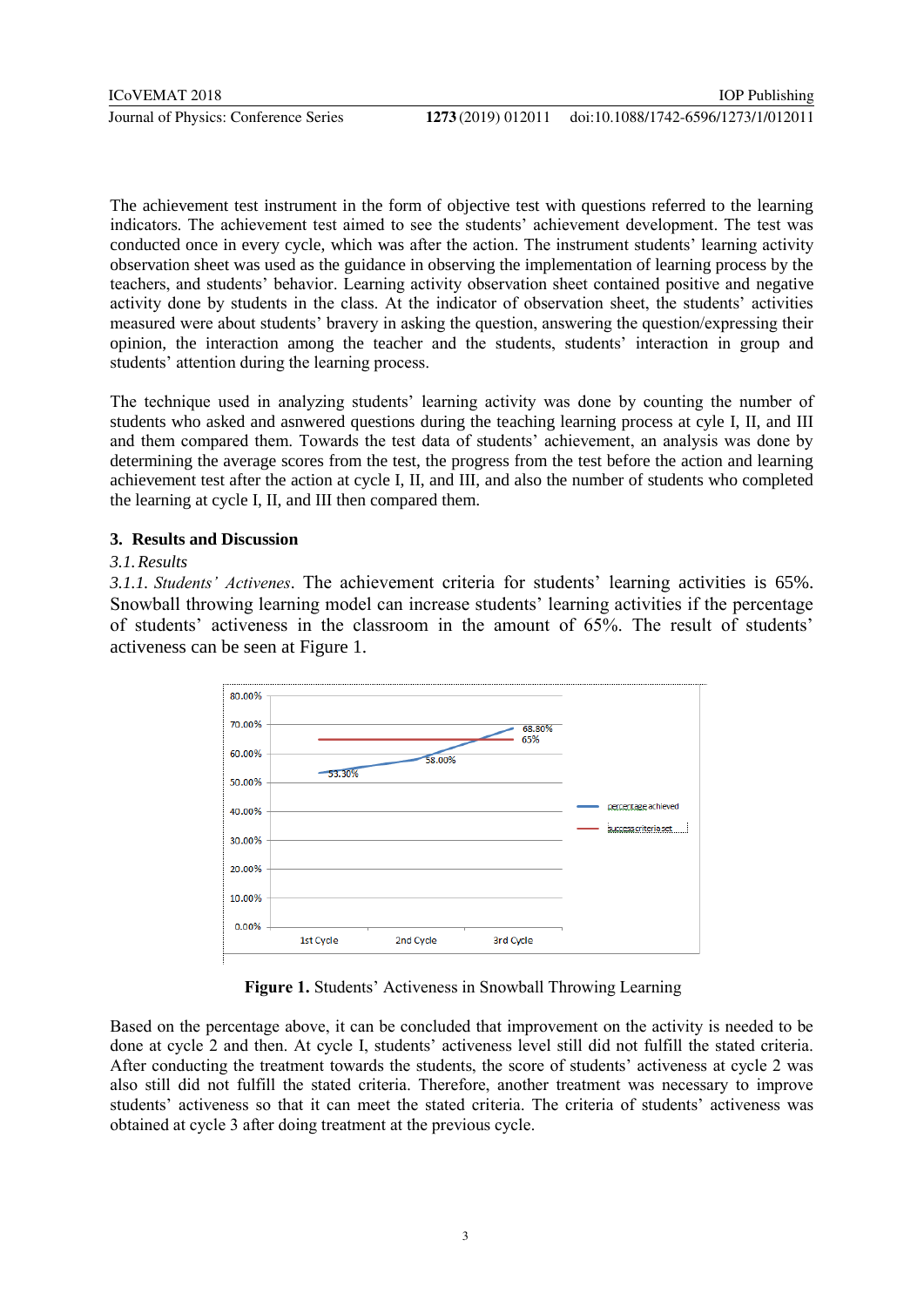*3.1.2. Students' Achievement*. The achievement at cycle I, II, and III by conducting treatment in the form of teaching learning process by using Snowball Throwing Method, after conducting the treatment, then achievement test was done at each cycle to see the students' achievement. The success criteria determined by the researcher was that if the completion score of the students reached 75% of the whole students at Grade XI TKR A. The data of students' achievement in each cycle can be seen at Figure 2.



**Figure 2.** Students' Achievement at Snowball Throwing Learning

The students' achievement at cycle I shows that cooperative learning model snowball throwing type is not effective yet. At cycle II, students' achievement starts to increase, this is caused by students becoming more active in the learning process, however thoroughly the achievement still did not meet the completion. Until to continue to cycle III, a revision was felt necessary. The achievement at cycle III shows that students can reach the minimum completion criteria (KKM) in the amount of 25 students or in the mount of 83,3% out of the whole class. The snowball throwing learning model is proven capable in improving students' achievement.

# *3.2.Discussion*

*3.2.1. Students' Activeness*. Students' activeness score at snowball throwing learning model is obtained through the observation sheet. The observation sheet uses numerical rating scale type. This type gives number from  $1 - 5$  by using remark less – very good at the columns of assessment aspects and limited classification. The assessment aspect being assessed at the students' activeness observation consisted of students' bravery to ask, students' bravery to answer the question, and the interaction between the students and the teacher, the interaction of the students in the group, and students' attention during the learning process.

The success of snowball throwing learning model for improving students' activeness is because of a well-done planning. Planning is a form of activity details about the action aims for achieving an improvement, betterment, or change [4].

At cycle I, students' activeness score did not fulfill the determined criteria. This is because the students are still unfamiliar with this snowball throwing learning model. Therefore, a kind of treatment is needed to overcome the obstacles at cyle I which is by making students' identity card. The purpose is to ease the researcher and observer especially in doing attitude observation. That identity card is in the form of a piece of paper in it written the number of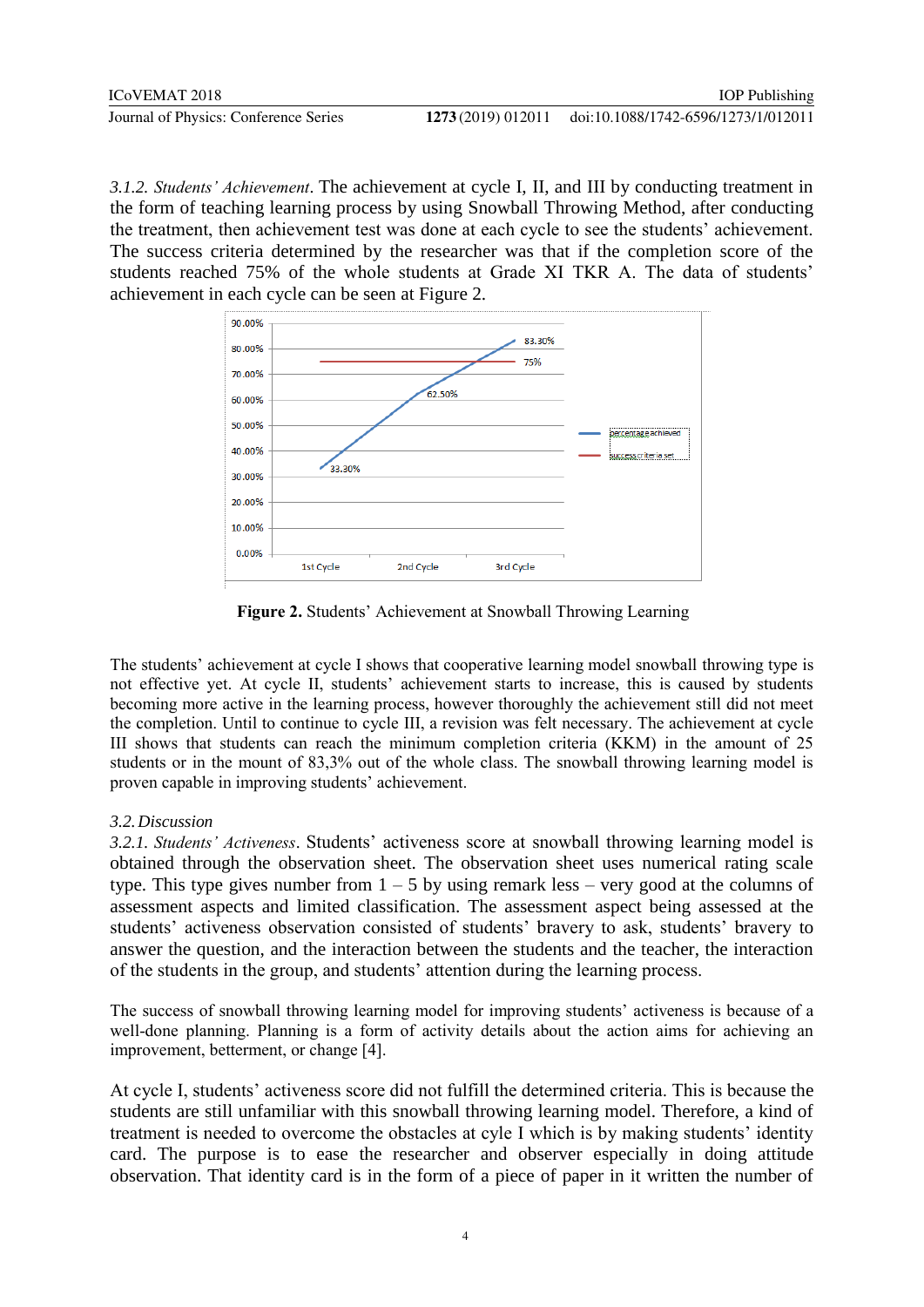each students' presence number. That treatment is proven capable in improving students' activeness at cycle II. However, that activeness score still did not reach the determined criteria, this was because when it was the grouping, each student was mind to elect himself/herself as the chair of the group, until the researcher needed time to let the students discussed to choose the chairman of their own group. Therefore, a treatment is necessary for the next cycle. The treatment done at cycle III was the researcher gave additional time for each group to choose their chairman and the facilities and the researcher prepared the learning modules containing pictures. At cycle III, the materials being taught was reviewing all lessons that had been taught at cycle I and cycle II. The usage of pictures were menat to make the students easy in accepting information and remember it. At cycle II, the treatment done was successful showing the scores of students' activeness increased and achieved the determined criterai.

The research results showed improvement on students' activity with snowball throwing learning model increases at cycle II. Students' activity at cycle I in the amount of 75% and at cycle II in the amount of 20% becomes 97% [5]. This research accepts the initial hypothesis that has been formulated by the researcher which is; snowball throwing learning model is proven capable in improving students' activeness at grade XI TKR A at Maintenance of Light Vehicle Engines Subject at Vacational High School Pembaharuan Purworejo. Beside lack of students' activeness during the learning process, the problem appears at Maintenance of Light Vehicle Engines Subject was students' low achievement.

*3.2.2. Students' Achievement*.Students' achievement assessment in this research is by using a test. The test is conducted at the end of learning process or after the end of group discussion at snowball throwing learning model. That test is in the form of multiple choices containing 20 questions from four answer choices a, b, c, d, and e.

Students' achievement at cycle I shows that students' achievement is still low. It can be seen that less than 50% students of grade XI TKR A can achieve the minimum completion criteria (KKM). This is because the students did not pay attention on the lesson during the learning process. Therefore, the treatment is necessary at the next cycle which is by introducing snowball throwing learning method to the students so they become more interested in that learning model. At cycle II, it is proven that students' achievement increases, but sill does not fulfill the minimum completion criteria. The usage of snowball throwing learning model in this research shows the improvement of students' achievement in each cycle. The success of snowball throwing learning model is achieved in cycle III, the improvement of students' achievement reaches 83,3% out of 30 students.

The achievement can be seen from the occurance of changes in the perception and behavior included the behavior betterment [6]. At cycle II, the students seemed giving more attention and wrote the teachers' explanation carefully compared to the previous cycle. The change in that behavior is also seen in each learning cycle.

Based of the results of reflection on the previous cycles, when the students wrote the questions on a piece of paper, the questions written are generally the same. The students were not creative and tend to repeat the questions that had been written by other students. That questions predominantly only asking about the definition, and type of system components, and the conventional gasoline fuel. While at cycle III, the students' questions were more developed.